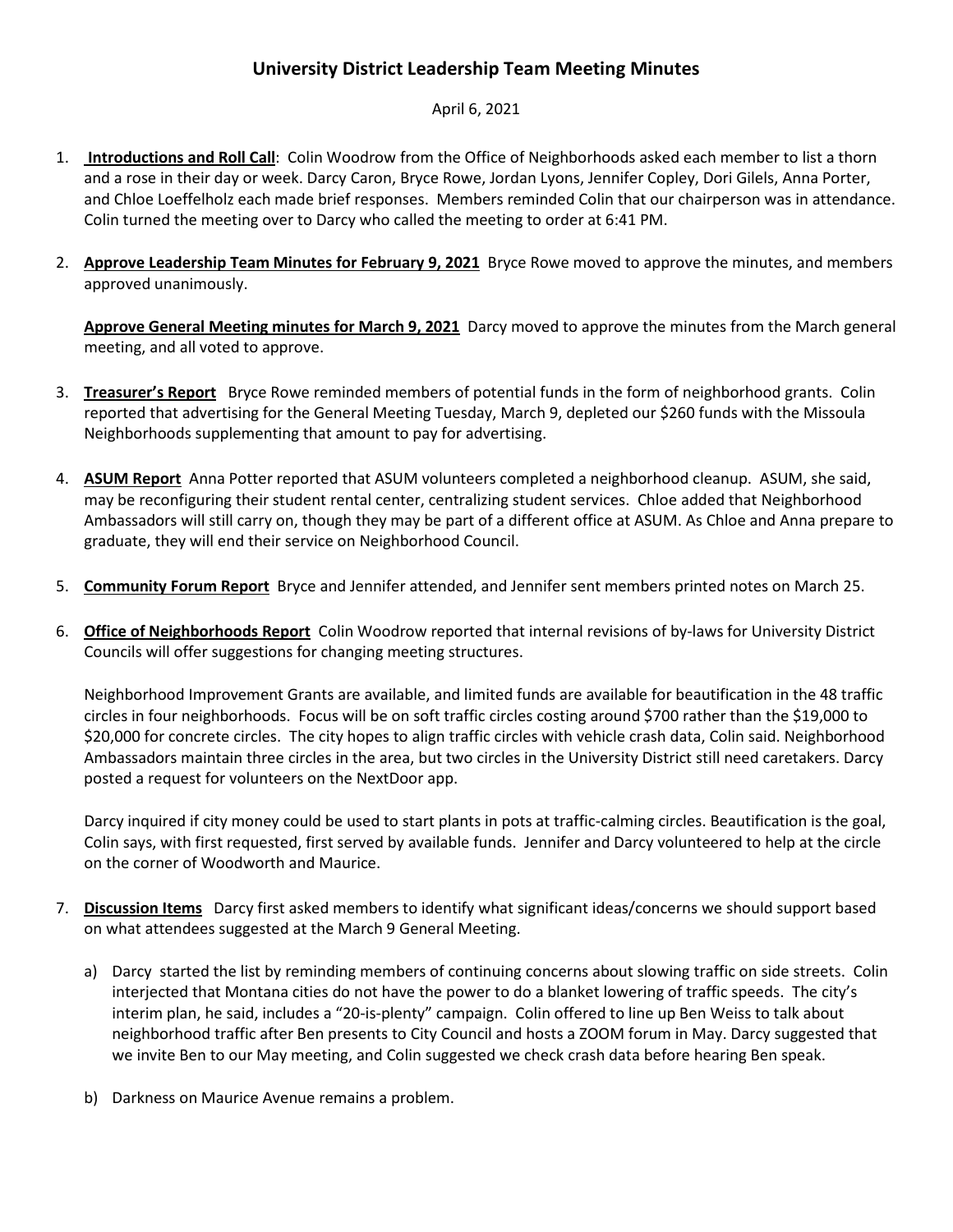- c) Environmental and safety issues with Bark Park remain of concern. Jennifer reminded members of the Clark Fork Coalition's environmental concerns. Darcy suggested investigating multiple use for that area. Colin said we might bring in someone from Parks and Recreation to explore long term planning for that area. Jordan reminded members about the large numbers of locals who own dogs and mentioned concerns with riverbank erosion caused by human and dog access. Darcy and Jordan suggested talking to the environmental health officers at Public Health. Darcy and Colin Woodrow suggested a clean-up program for the Bark Park. Dori suggested hearing from City Parks and Recreation on the matter. As a first step, Jordan suggested an email of inquiry to that agency.
- d) Affordable housing remains of concern to our neighborhood.

After the list of concerns was completed, Jordan suggested seeking comment on social media and posting the recording of the General meeting on YouTube. Colin explained that the city has strict policies about any social media posts and lacks capacity to monitor and record social media transactions. Social distancing will be maintaining into the foreseeable future, and Colin's office will be sending out policy updates.

Colin continued by announcing that the Missoula Neighborhoods will sponsor an Earth Day Neighborhood Clean-Up on Saturday, April 24, one week before students move out for the summer. He asked neighborhood leadership teams to recruit and organize clean-up crews. Parks and Recreation will provide bags, pickers, flyers, and clean-up tools, he said. Republic Services will provide a free dumpster on the east side of Bonner Park. If we could get three clean-up captains, Colin said he will bring tools.

Dori and Bryce urged meeting at Bonner Park, then cleaning neighborhoods from 12:00-4:00, our goal being to limit some of the alleyway code violations of dumped mattresses and furniture. Bryce volunteered to serve as leader. Colin promised get flyers out, with phone numbers for contacts. Jordan reminded members that ASUM has garbage bags and rakes. Colin said that no effort has been made to document achievements on this clean-up day, but he is considering prizes for best trash find.

8. **Improvement Grants for Bonner Park** Jennifer asked members to consider applying for grants to improve Bonner Park, noting that she met with City Parks and Recreation officials to look at needs. They made three suggestions for grants: (1) overlay Pickle Ball courts on the tennis courts for multi-use; (2) update the volleyball courts with new poles and sand; (3) replace the eroded basketball court.

Bryce said he supports the idea of a developing a pickleball court at Bonner Park and suggested seeking a watertesting grant for the river near Bark Park. Jordan expressed concern about getting ADA compliance improvements for Bonner Park. To build support for our infrastructure concerns, Jordan said we should keep our issues before the City Council.

The deadline for the highly competitive Missoula Neighborhood improvement grants is April 30, with notification of intent to apply due on April 15. Given complex support data required for the grants, the many needs at Bonner Park, and the limited time, members agreed after a lengthy discussion to (1) explore long term plans for Bonner park; (2) seek additional information about needed improvements at Bonner Park; and (3) gather data over the next year to use in seeking a grant for improvements.

Colin said the city will sponsor visioning workshops for neighborhoods. We could, he said, bring our ideas for potential action/improvements to that meeting. We might, he suggested, energize the neighborhood around such larger goals. (As Bryce serves on the grant evaluation committee, he will not vote on our proposal.)